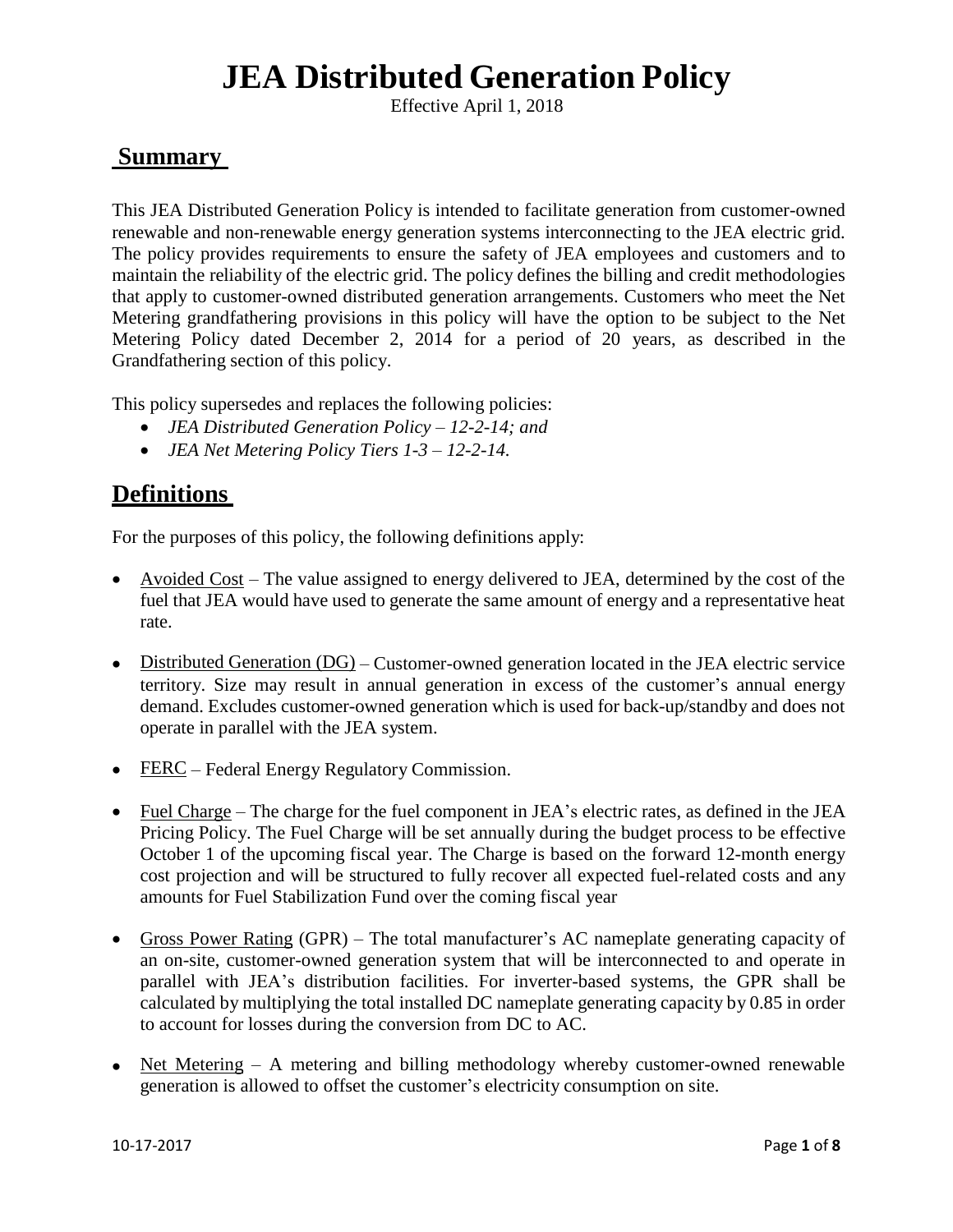Effective April 1, 2018

- Power Purchase Agreement (PPAs) Technical and commercial agreement in which a thirdparty developer owns, operates and maintains an electric generation system and an electric utility purchases the system's electric output for a predetermined period.
- Private Solar A customer-owned photovoltaic (PV) solar system on customer's home or business, usually on the roof, that produces energy to offset energy consumed.
- PURPA Public Utility Regulatory Policies Act of 1978. Provides the definition of a Qualifying Facility (applicable to cogeneration facilities).
- Renewable Energy Generation Energy produced from sources identified as renewable in Florida Statute 366.91(2) (d).
- Utility Distribution Service Rating Distribution capacity rating of the JEA assets serving the customer up to the point of service. This includes, but is not limited to, the utility distribution transformer and utility service conductor.

### **Qualifications**

In order to qualify for interconnection to JEA's distribution grid, the customer's distributed generation system must have a gross power rating that:

- 1. Does not exceed 90 percent of the customer's utility distribution service rating.
- 2. Falls into one of the following generation ranges:
	- DG-1– Less than or equal to 2 MW.
	- DG-2D Over 2 MW gross power rating with distribution level connection to JEA's system.
	- DG-2T Over 2 MW gross power rating with transmission level connection to JEA's system.

JEA reserves the right to impose limits on the aggregate level of intermittent renewables on the system (including Private Solar) based on either local or system-wide electrical limitations (i.e., potential backflow in an area in excess of transformer ratings). At management's sole discretion, aggregate load limits may be imposed in the future that will limit the private solar and other renewable energy generation customers by total MWs connected, date or other aggregate characteristics. Currently, no aggregate JEA system load limit is proposed for interconnection of private solar and other renewable energy generation.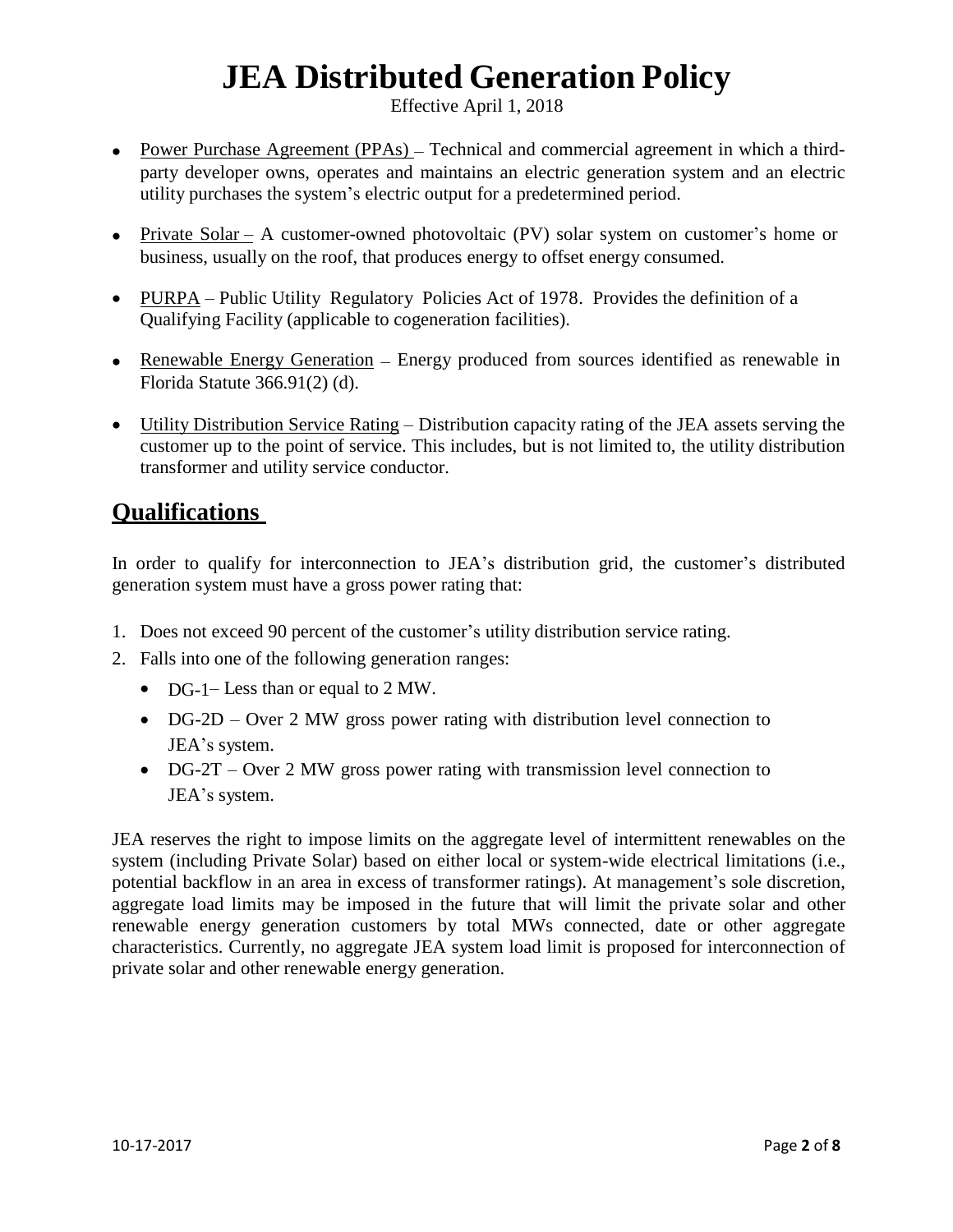Effective April 1, 2018

## **Application**

An application form must be submitted by the customer and approved by JEA prior to initiating installation or construction of any distributed generation system. The customer will be required to complete and sign the application, and provide all required documentation listed in the application form, including an IRS W-9 form and an interconnection agreement. These documents can be found at jea.com. The documents must be signed by the individual who is listed on the JEA account. The application form and the interconnection agreement will be based on the system size and type of distributed generation:

- JEA Application Form for Interconnection of Distributed Generation Systems
- A Small Generator Interconnection Agreement is required for systems with less than or equal to 2 MW gross power rating to connect to JEA's system (DG-1systems).
- A Power Purchase Agreement (PPA) may be required for systems over 2 MW gross power rating to connect to JEA's system (DG-2D and DG-2T systems). A PPA is required if any sale of energy to JEA is planned.

The customer can email the application package to **DistGen@jea.com** or deliver to:

Manager Customer Solutions JEA T-12 21 West Church Street Jacksonville, FL 32202

Upon receipt of the application package, a JEA employee will contact the customer to review their proposed installation and will begin the interconnection analysis to determine any additional requirements and/or costs. The customer shall be responsible for all equipment upgrades, or similar, which would be necessary to complete the interconnection. The interconnection agreement or the PPA serves as the contract between JEA and the customer, and will include additional requirements.

Commercial customers are encouraged to utilize their key account representative if they are considering installing a DG system.

## **Installation**

The customer will be required to install the system in accordance with JEA Rules and Regulations section 2.16 and Electric Systems Procedure ES20202 902 or its successor, as appropriate. An electrical construction permit must be obtained from the appropriate jurisdiction. The system must also pass a JEA inspection prior to connection and operation. Any required upgrades to JEA's system will be paid by the customer, or if addressed under a PPA, may be paid by JEA with the cost of the upgrades being reflected in the negotiated rate.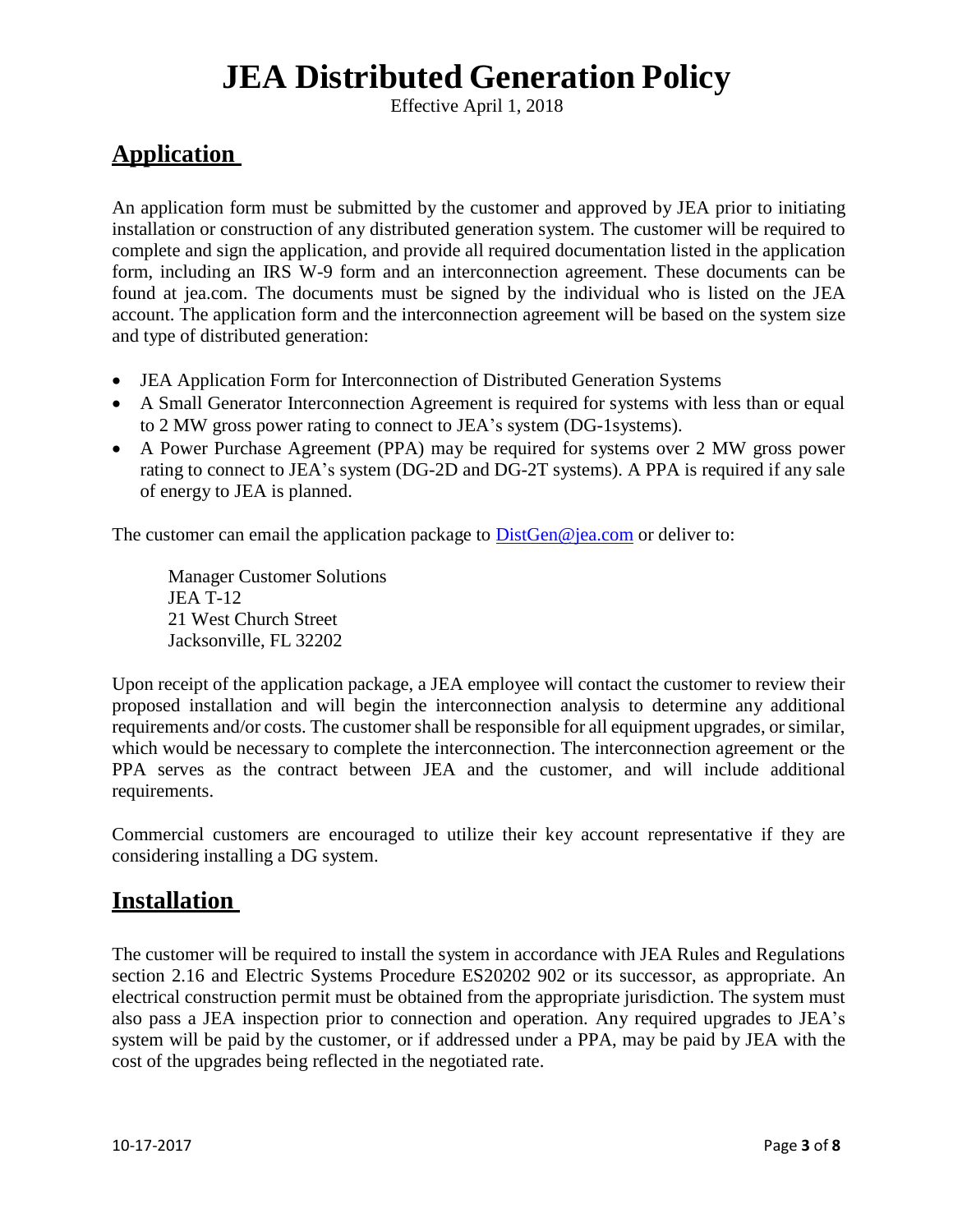Effective April 1, 2018

JEA will evaluate proposed DG systems using factors which include, but are not limited to, the following:

- Location of customer's generation system;
- Size (MW) of customer's generation system;
- Point of Connection to JEA's electric system and JEA study of interconnection;
- Available capacity on the JEA Distribution or Transmission system, as appropriate;
- Fuel source of customer's proposed generation system;
- Availability (capacity factor) of customer's proposed generation system;
- Environmental impact of customer's proposed generation system;
- Required upgrades, if any, to JEA's system to accommodate customer's load;
- Required level of backup by JEA to customer's system; and
- JEA's current or projected capacity and energy needs.
- For DG units utilizing JEA's transmission system to transmit energy out of JEA's territory, customer will need to request transmission service through JEA's Open Access Transmission Tariff (OATT). JEA will also need to study and approve the proposed interconnection.
- Start-up, standby, and any other ancillary services to be provided by JEA; and
- Financial strength of PPA offeror (customer).

## **Metering**

JEA will furnish, install, own, and maintain metering equipment at the installation point capable of monitoring the flow of energy (kWh) from JEA to the customer and from the customer to JEA. Service from JEA to the customer will be the same as for retail customers.

Diagram:

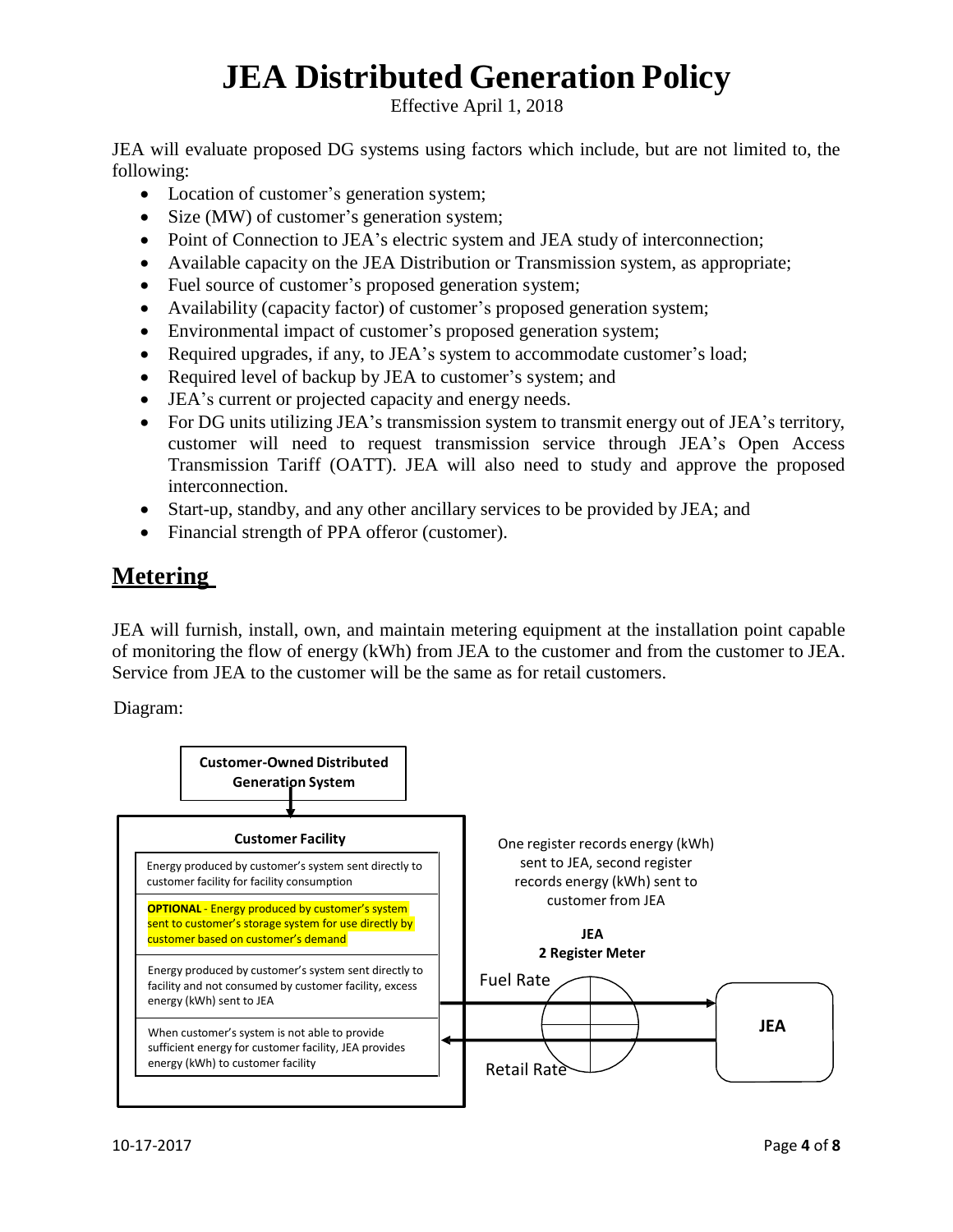Effective April 1, 2018

#### *Billing*

The billed kWh consumption for each billing period will be the amount of kWh received from JEA measured at the meter at the end of the billing period. Customers will be charged using the customer's Retail Rate for energy, demand, fuel, environmental and conservation charges for the metered kWh and/or kW, as applicable received from JEA during each billing cycle. The customer will always pay the monthly customer charge and the Retail Rate plus taxes and fees based on the kWh and/or kW that customer receives from JEA even if there is net zero consumption or net excess kWh exported to the grid during the billing cycle.

Systems with a gross power rating of 50 kW or greater will require standby and/or supplemental energy from JEA and will be required to take service under Rate Schedule SS-1 "Standby and Supplemental Service."

JEA reserves the right to develop specific rate classifications that may have different cost recovery based rate structures than implied through distributed generation practices under this policy.

#### *Credits*

#### *DG-1 Systems (Including Private Solar)*

Monetary credits for each billing period will be based on the kWh sent to JEA measured at the meter at the end of the billing period, multiplied by the fuel rate. If the credit for a billing period is larger than the charges received from JEA, then JEA will carry over the credit balance (in dollars), less any included taxes, to the next billing period. JEA will not distribute a monthly payment for the credit balance. JEA will apply the credit balance to the electric service balance each billing period through the end of the calendar year. If at the end of the calendar year the customer has a credit balance on the customer's JEA account related to their distributed generation service, the credit balance will be applied to any outstanding balance on the combined JEA customer account. JEA will then pay the customer the remaining account credit balance. JEA will also apply any credit balance to the final bill at the time the service agreement, or account, is closed and final billed. At the end of each, year JEA will issue an IRS 1099-MISC tax form totaling all monthly credits for the previous year to customers with total credits of \$600 or greater.

#### *DG-2D and 2T Systems*

Distributed Generation systems are considered to be DG-2D if connected to JEA's system at the distribution level, and DG-2T if connected at the transmission level. Other than the type of connection to JEA's electric grid, DG-2D and DG-2T are the same. The rates for energy delivered to JEA by DG-2D and DG-2T generation systems will be addressed on an individual basis with the customer through a Power Purchase Agreement (PPA). PURPA Qualifying Facilities may receive Avoided Cost payments for energy sold to JEA.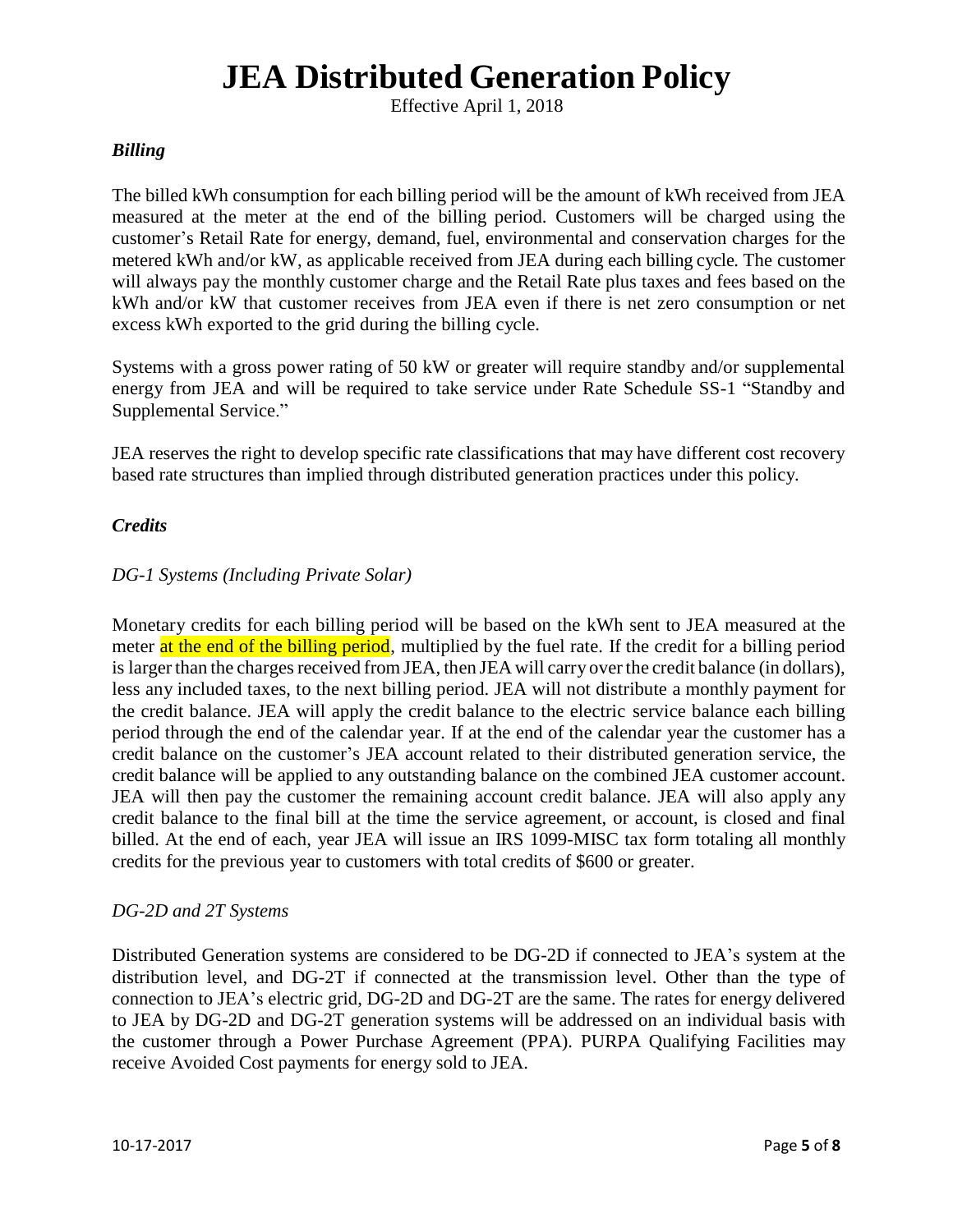Effective April 1, 2018

### **Additional Requirements for Systems over 100 kW**

The following requirements are in addition to those in the Policy Statement above and must be submitted to JEA in order to properly evaluate the request to interconnect to the JEA grid:

- 1. Completed application with signature and fees as established in the JEA Electric Service Tariff;
- 2. Completed interconnection agreement;
- 3. Completed Power Purchase Agreement (PPA), if applicable;
- 4. Proof of general liability insurance of \$2 million; and
- 5. Evidence of the proposed installation of an externally accessible, lockable a/c disconnect device located in close proximity to the meter location.

Please note that given the complexity and variability of systems of this size, there may be other protection equipment required beyond the disconnect switch, which will be determined through the interconnection study performed by JEA. Any additional equipment costs will be incurred by the customer.

The customer can email the application package to [DistGen@jea.com](mailto:DistGen@jea.com) or deliver to:

Manager Customer Solutions JEA T-12 21 West Church Street Jacksonville, FL 32202

Upon receipt of the application package, a JEA employee will contact the customer to review the proposed installation and begin the interconnection analysis to determine any additional requirements and/or costs. The customer shall be responsible for all equipment upgrades, or similar, which would be necessary to complete the interconnection. The interconnection agreement or the PPA serves as the contract between JEA and the customer, and will include additional requirements.

### **PURPA Qualifying Facilities**

Facilities proposing to sell electricity as a "Qualifying Facility" as defined by the Public Utility Regulatory Policies Act of 1978 ("PURPA") and the Federal Energy Regulatory Commission ("FERC") regulations implementing PURPA, may fall into the DG-2D or DG-2T categories. A "Qualifying Facility" is one that meets certain federal guidelines and qualifies to receive avoided cost payments from the utility. Depending on the project, a customer may need to fill out FERC Form 556, which is available on the FERC website.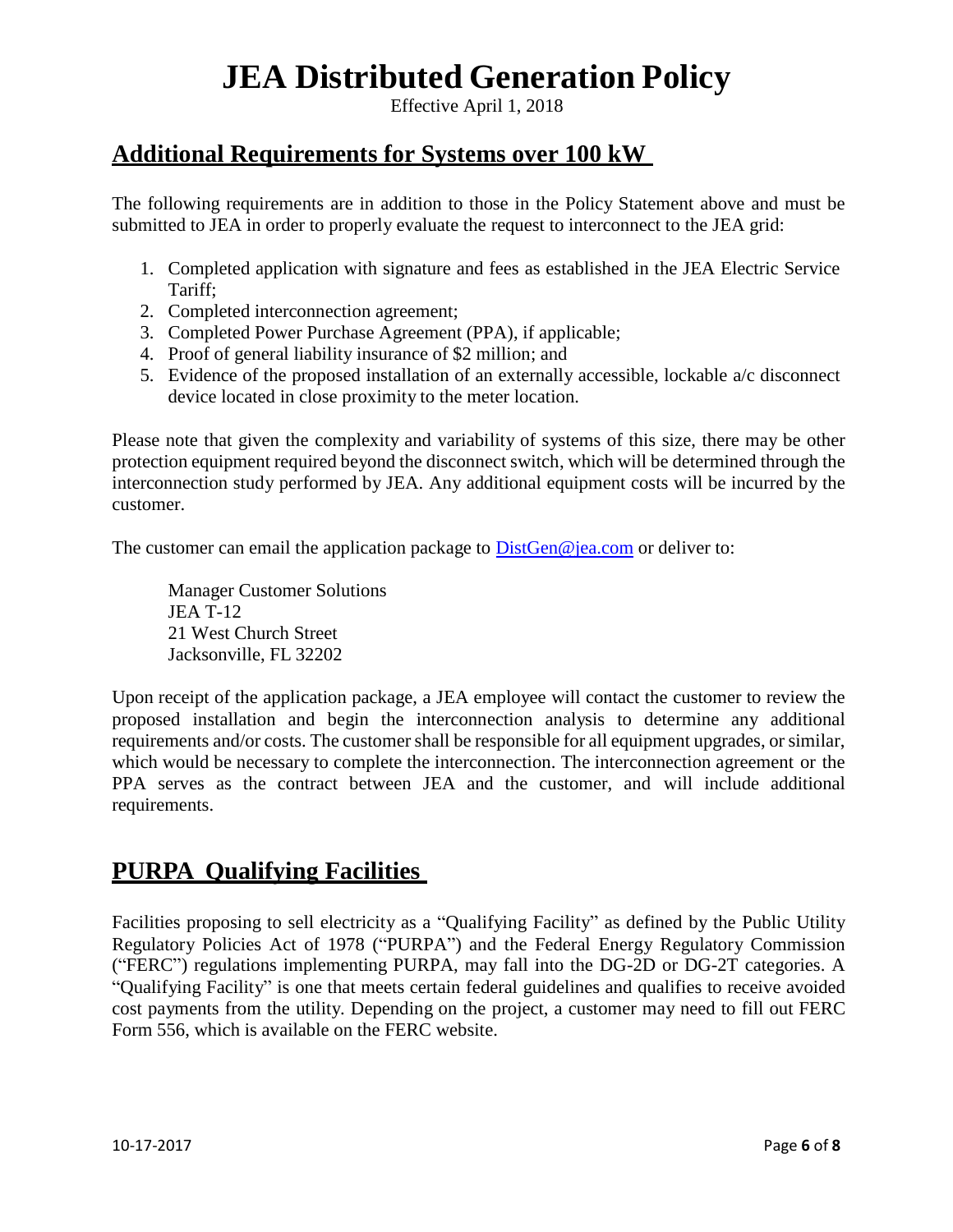Effective April 1, 2018

Facilities larger than one (1) MW in size as defined by maximum net power production capacity must file a FERC Form No. 556 either as a self-certification (or self-recertification) or as an application for Commission certification.

PURPA Qualifying Facilities are eligible to receive payments of avoided costs from JEA for energy delivered to JEA.

### **Grandfathering**

Customers with solar PV systems installed under Net Metering by March 31, 2018 have the option of remaining as net metering customers (under the December 2, 2014 program policy), or voluntarily withdrawing from the program. The grandfathering will be attached to the system, not the customer, so the system will remain as a grandfathered net metered system when a home is sold and a new interconnection agreement is signed for the existing system. The grandfathering is not transportable, i.e., it cannot be moved by a customer to a new location.

The grandfathered status will expire 20 years after the effective date of this policy (March 31, 2038), unless terminated earlier due to voluntarily withdrawal.

Additionally, if the solar PV system is integrated into the construction of a new home, that system will qualify for Net Metering under the December 2, 2014 program policy, provided the following:

- Home/solar PV system is contracted by December 31, 2017.
- Home/solar PV system is constructed by June 30, 2018.

Systems qualifying for the December 2, 2014 program policy under the new home provisions will maintain their grandfathered status for 20 years from the date of completion (i.e., no later than July 1, 2038), or until voluntary withdrawal from the program. The grandfathering will be attached to the system, not the customer, so the system will remain as a grandfathered net metered system when a home is sold and a new interconnection agreement is signed for the existing system. The grandfathering is not transportable, i.e., it cannot be moved by a customer to a new location.

## **Renewable Energy Attributes**

All DG-1 and DG-2 customers will retain any renewable energy attributes associated with customer-utilized renewable generation. For any kWh purchased by JEA, the renewable energy attributes will be transferred to JEA.